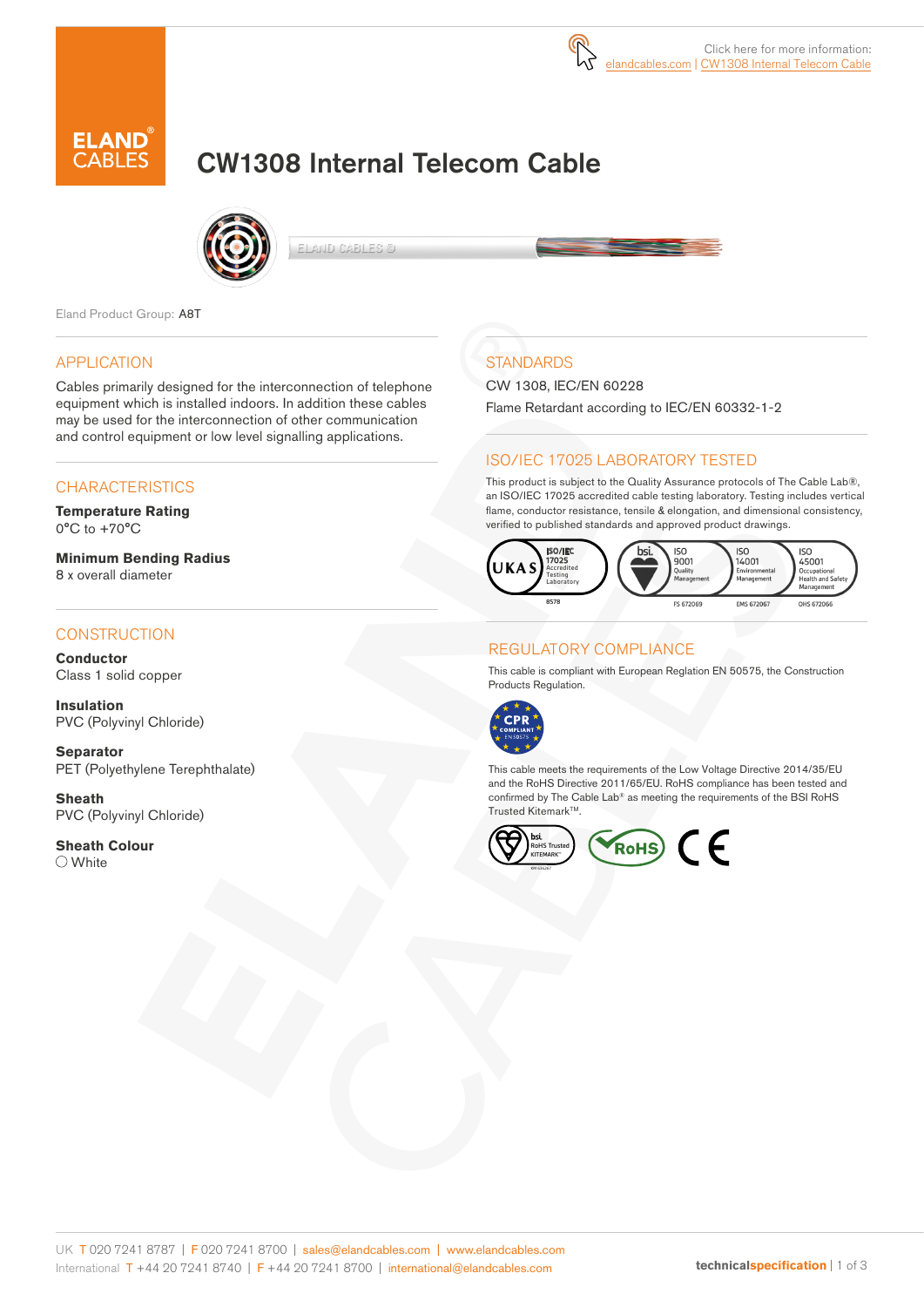# DIMENSIONS

| ELAND PART NO.  | NO. OF<br><b>PAIRS</b> | NOMINAL DIAMETER<br>OF CONDUCTORS<br>m <sub>m</sub> | <b>CONSTRUCTION</b>                                       | NOMINAL OVERALL<br><b>DIAMETER</b><br>mm | <b>NOMINAL</b><br><b>WEIGHT</b><br>kg/km |
|-----------------|------------------------|-----------------------------------------------------|-----------------------------------------------------------|------------------------------------------|------------------------------------------|
| A8TCW13080205RL | $\overline{2}$         | 0.5                                                 | $1 \times 2PR$                                            | 3.5                                      | 18                                       |
| A8TCW13080305RL | 3                      | 0.5                                                 | $1 \times 3PR$                                            | 4.8                                      | 27                                       |
| A8TCW13080405RL | $\overline{4}$         | 0.5                                                 | $1 \times 4$ PR                                           | 5.8                                      | 32                                       |
| A8TCW13080605RL | 6                      | 0.5                                                 | $1 \times 6$ PR                                           | 6.8                                      | 46                                       |
| A8TCW13080805RL | 8                      | 0.5                                                 | $1 \times 8$ PR                                           | 7.6                                      | 58                                       |
| A8TCW13081005LS | 10                     | $0.5 + E$                                           | $1 \times 10PR + E$                                       | 8.8                                      | 89                                       |
| A8TCW13081205LS | 12                     | 0.5                                                 | 1 x 12PR                                                  | 9.1                                      | 85                                       |
| A8TCW13081505LS | 15                     | 0.5                                                 | $1 \times 15$ PR                                          | 9.8                                      | 102                                      |
| A8TCW13081605LS | 16                     | 0.5                                                 | $1 \times 16$ PR                                          | 7.9                                      | 101                                      |
| A8TCW13082005LS | 20                     | $0.5 + E$                                           | $1 \times 20$ PR + E                                      | 12                                       | 150                                      |
| A8TCW13082505LS | 25                     | $0.5 + E$                                           | $1 \times 25$ PR + E                                      | 11.4                                     | 160                                      |
| A8TCW13083005LS | 30                     | $0.5 + E$                                           | $3 \times 10$ PR + E                                      | 11.4                                     | 205                                      |
| A8TCW13083205LS | 32                     | 0.5                                                 | $4 \times 8$ PR                                           | 12.4                                     | 200                                      |
| A8TCW13084005LS | 40                     | $0.5 + E$                                           | $4 \times 10PR + E$                                       | 15                                       | 270                                      |
| A8TCW1308505LS  | 50                     | $0.5 + E$                                           | $5 \times 10PR + E$                                       | 17                                       | 330                                      |
| A8TCW13086405LS | 64                     | $0.5 + E$                                           | $1 \times 16$ PR + 6 $\times$ 8PR + E                     | 14.8                                     | 386                                      |
| A8TCW13088005LS | 80                     | $0.5 + E$                                           | $1 \times 20$ PR + 6 $\times$ 10PR + E                    | 22.5                                     | 520                                      |
| A8TCW1308100LSF | 100                    | $0.5 + E$                                           | $1 \times 20$ PR + $8 \times 10$ PR + E                   | 27                                       | 660                                      |
| A8TCW1308160LSF | 160                    | $0.5 + E$                                           | $4 \times 10$ PR + 6 $\times$ 20PR + E                    | 30                                       | 1010                                     |
| A8TCW1308320LSF | 320                    | $0.5 + E$                                           | $1 \times 20$ PR + 5 $\times$ 20PR + 10 $\times$ 20PR + E | 39.5                                     | 1920                                     |

E - Includes additional 1.38mm diameter insulated earth wire coloured white

## ELECTRICAL CHARACTERISCTICS

| NOMINAL DIAMETER OF CONDUCTORS | MINIMUM INSULATION RESISTANCE AT 20°C | MAXIMUM CAPACITANCE UNBALANCE |
|--------------------------------|---------------------------------------|-------------------------------|
| mm                             | Mohms/km                              | oF∕km                         |
| U.C                            |                                       | 50C                           |

For 20 pairs and above the maximum mutual capacitance shall increase by 3nF/km